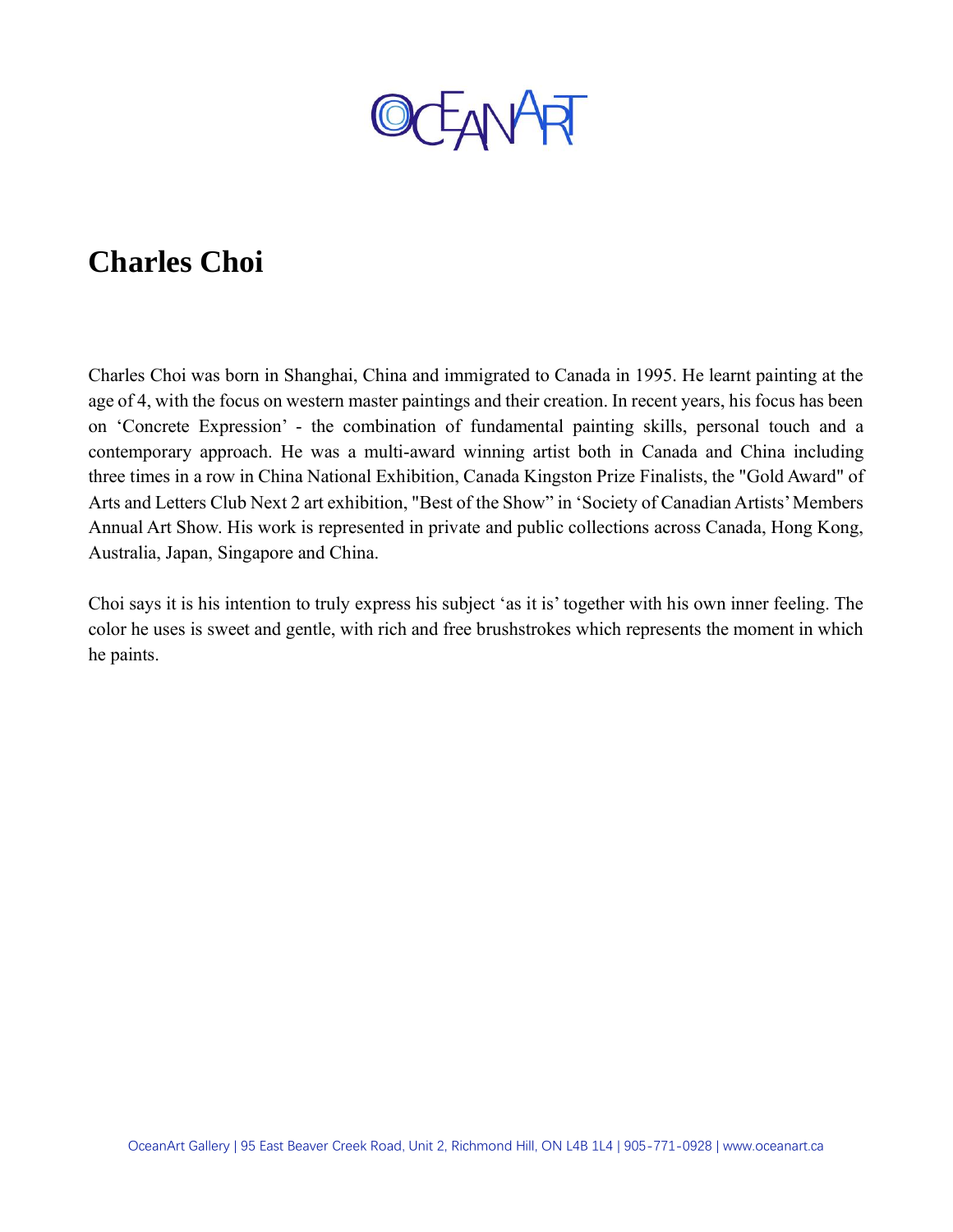OCEANART

### **蔡逸才**

生于上海,四岁习画,六岁被推荐到「上海市少年官」学国画,师从"程多多" (程十发之子)。 十一岁考入「上海油雕院第一期油画班」,从此酷爱油画创作。十三岁随家人移居香港,大学 毕业后投身商业社会,在十五年内,从基层干至某上市公司的执行董事,更积极进修,完成工 商管理硕士课程。

但因女友突然病倒,于 2006 年告别商界。幸而能与女友携手跨过危险线, 安定下来后, 于 2009 年赴「中国美术学院油画系第二工作室」进修,师从"何红舟"、"陈宜明"、"孙景刚"、"王 羽天"。现与女友定居加国,当回全职画家。

现为「加拿大美术家协会」会员,香港油画研究会理事,曾于国内外大型画展夺魁;并一直致 力以画行善,义卖油画以回馈社会。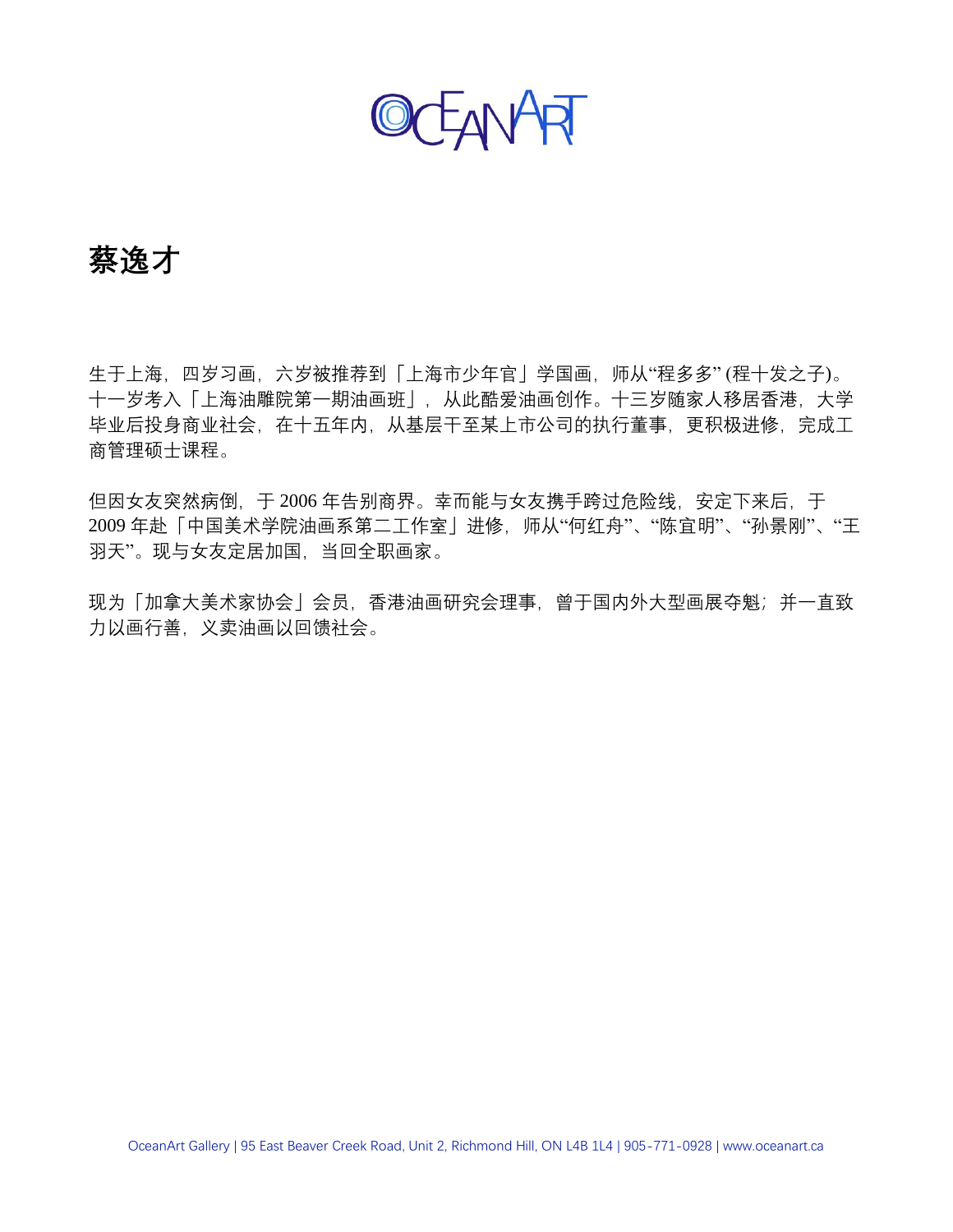

# **于加拿大主要艺术活动**

| 2011年  | New Market Annual Heritage Art Exhibition - "Meditation Center" 获优秀奖<br>Lindsay Annual Juried Art Show - "Shadow" 获优秀奖                                                                        |
|--------|-----------------------------------------------------------------------------------------------------------------------------------------------------------------------------------------------|
| 2012 年 | Latchem Gallery's Annual Juried Art Show - "Close Friends" 获全场最佳作品奖<br>Oshawa Annual Juried Art Show - "Tranquility 2" 获油画组金奖及全场最佳作<br>品奖                                                     |
|        | Aurora 50th Juried Art Show - "Early Snow" 获油画组金奖<br>Ontario Shores Art Gallery's Red Hot Art Show - "Scarborough Bluff" 获优秀奖                                                                 |
| 2013年  | Society of Canadian Artists Members Annual Juried Art Show - "Dukka" 获全场<br>最佳作品奖<br>Uxbridge Annual Art Show - "Ship Repairs" 获全场最佳作品奖<br>Aurora 51st Annual Art Show - "Old Factory" 获油画组金奖 |
| 2014年  | Uxbridge Annual Art Show - "Unity in a Mess" 获最佳绘画奖                                                                                                                                           |
| 2016年  | Oshawa Annual Art Show - "Expecting Someone" 获全场金奖<br>Pinridge Juried Art Show - "Beauty in a Mess" 获 Enbridge Award                                                                          |
| 2017 年 | Arts and Letters Club "Next 2" Art Show - "Afternoon Tea" 获全场金奖                                                                                                                               |
| 2018年  | Whitby Ribfest Art Show - "Late Snow" 获全场金奖<br>Color and Form Society Members Annual Art Show - 担任评委 (历年首位华人)                                                                                 |
| 2019年  | Scugog Juried Art Show - " Chair Series 11"获全场金奖<br>Kingston Prize - "Afternoon Tea"入选全国最佳三十名                                                                                                 |